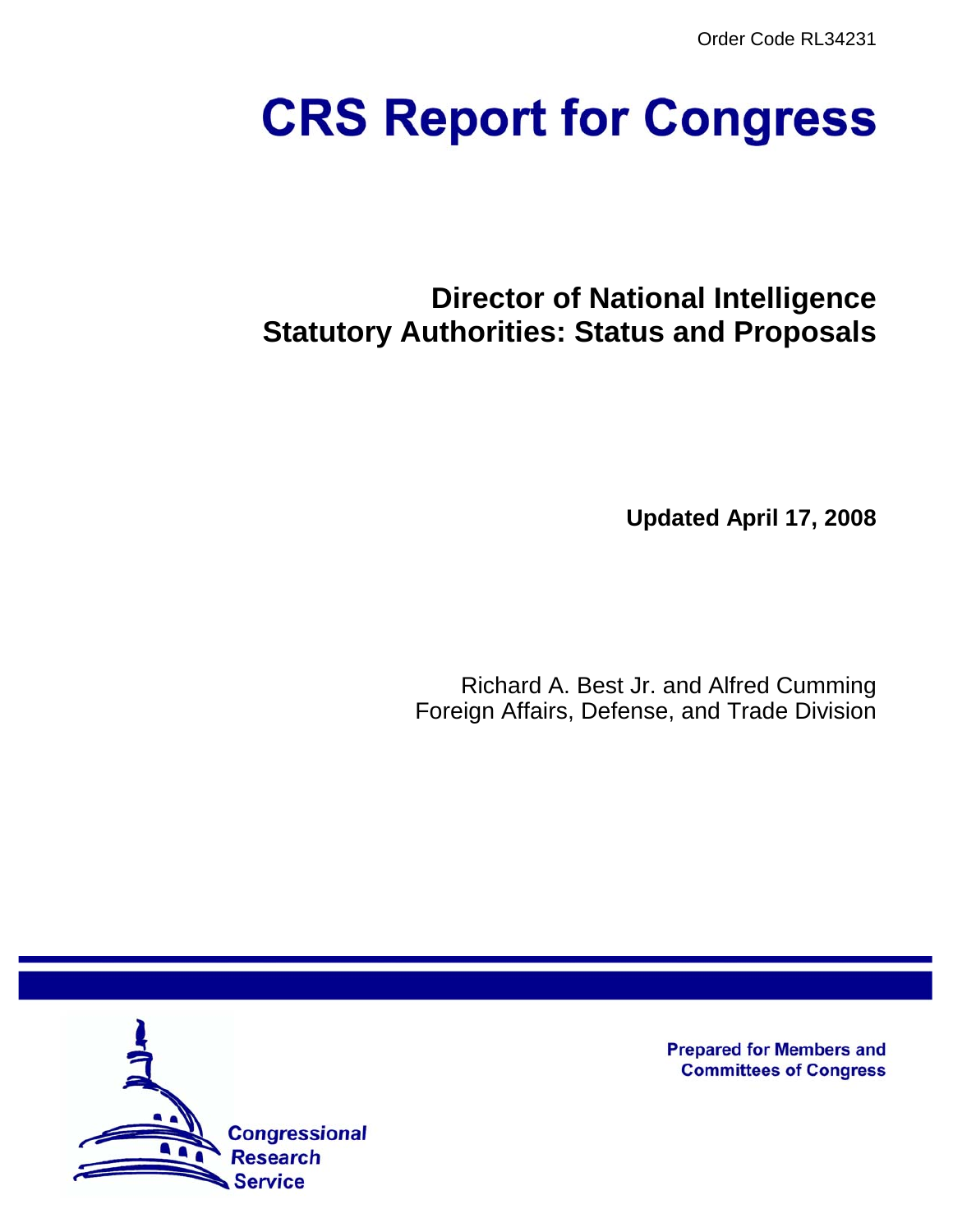## Director of National Intelligence Statutory Authorities: Status and Proposals

#### **Summary**

In passing the Intelligence Reform and Terrorism Prevention Act of 2004 (P.L. 108-458) in 2004, Congress approved the most comprehensive reform of the U.S. Intelligence Community since it was created over 50 years ago. Principal among enacted changes was the establishment of a new position of the Director of National Intelligence (DNI) to manage the Intelligence Community (IC).

Some observers have questioned whether the act provides the DNI the authority necessary to effectively implement Congress's 2004 intelligence reforms. Others assert that the DNI's authorities are significantly stronger than those of the former Director of Central Intelligence (DCI), but suggest that the DNI has failed to aggressively assert the authorities he has been provided.

In 2007, DNI Michael McConnell acknowledged his authorities are stronger than those of the DCI and conceded that he had not issued certain guidance to the IC clarifying the new authorities. Nevertheless, he argued effectively managing the IC would require additional authorities on top of the ones Congress agreed to in 2004.

In response to these entreaties, the Senate Intelligence Committee further strengthened the DNI authorities in the FY2008 Intelligence Authorization bill (S. 1538; S.Rept. 110-75), authorizing the DNI to conduct accountability reviews of significant IC failures, address interagency information sharing deficiencies, and approve interagency funding of national intelligence centers.

Similarly, but on a more limited basis, the House Intelligence Committee also strengthened certain DNI authorities in its version of the FY2008 authorization bill. The Committee, however, said it was disappointed that the DNI had not assumed a more directive role in coordinating the IC.

Despite these differences in emphasis, Senate and House intelligence committee conferees agreed to accord the DNI several new authorities (H.Rept. 110-478). President Bush, however, vetoed the congressional conference report, citing, among other concerns, the limitations the legislation imposed on terrorist interrogations conducted by the Central Intelligence Agency. Although an attempt in the House to override the President's veto failed, the congressional intelligence committees are likely to revisit the issue of strengthening DNI authorities during consideration of the FY2009 intelligence budget.

In examining the DNI's current authorities, it is clear that they are significantly stronger than those that were available to the DCI, but whether they are sufficient to implement intelligence reforms mandated by Congress will continue to depend on several factors. They include the extent to which the authorities themselves are adequate, the DNI's willingness to assert those authorities, and the extent to which the DNI receives presidential and congressional support. This report will be updated as new information becomes available.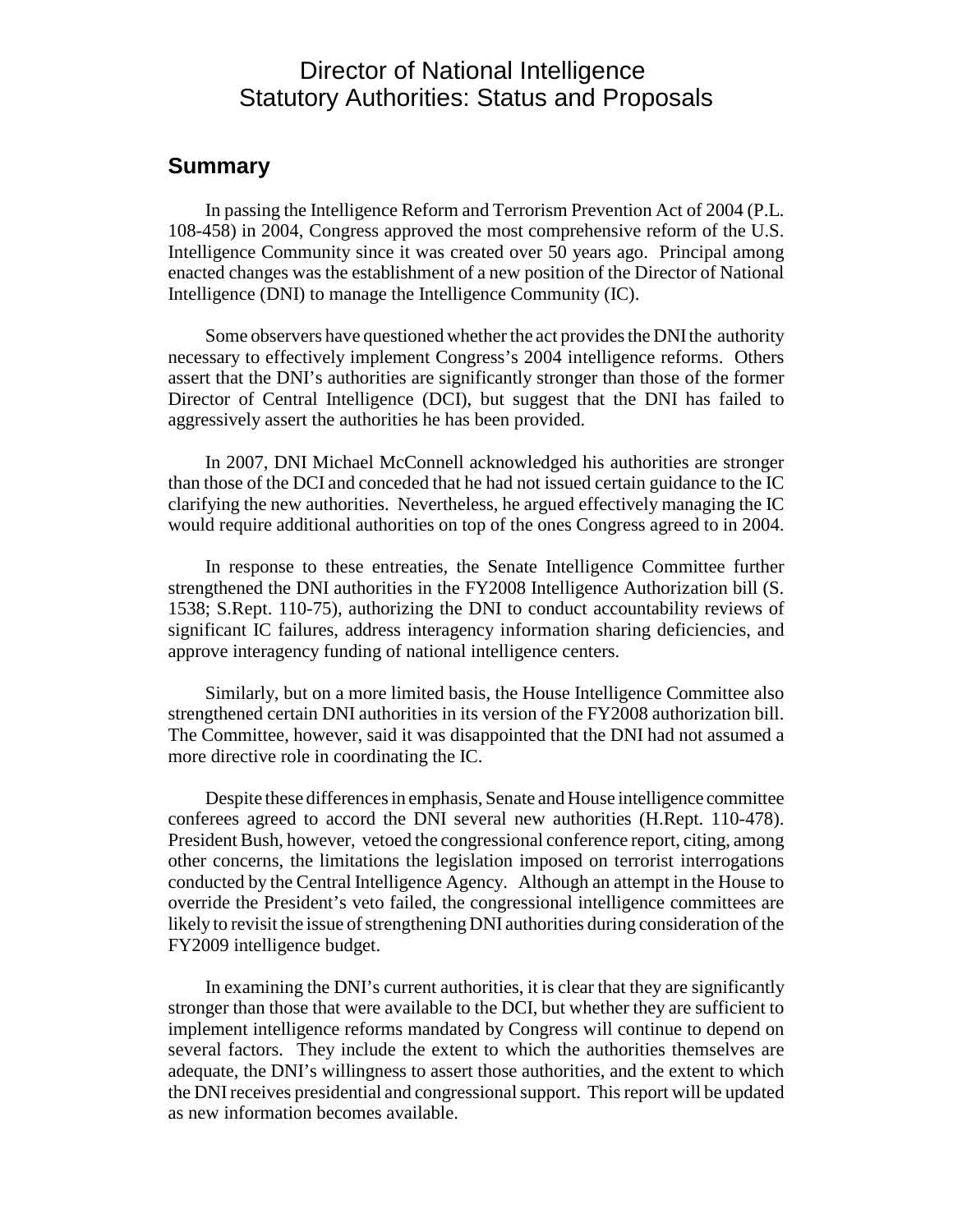## **Contents**

| Congressional Intelligence Committees Adopt Different Approaches; House<br>Senate Intelligence Committee Approves New DNI Authorities  4<br>House Intelligence Committee Approves Fewer New DNI Authorities 5 |
|---------------------------------------------------------------------------------------------------------------------------------------------------------------------------------------------------------------|
|                                                                                                                                                                                                               |
|                                                                                                                                                                                                               |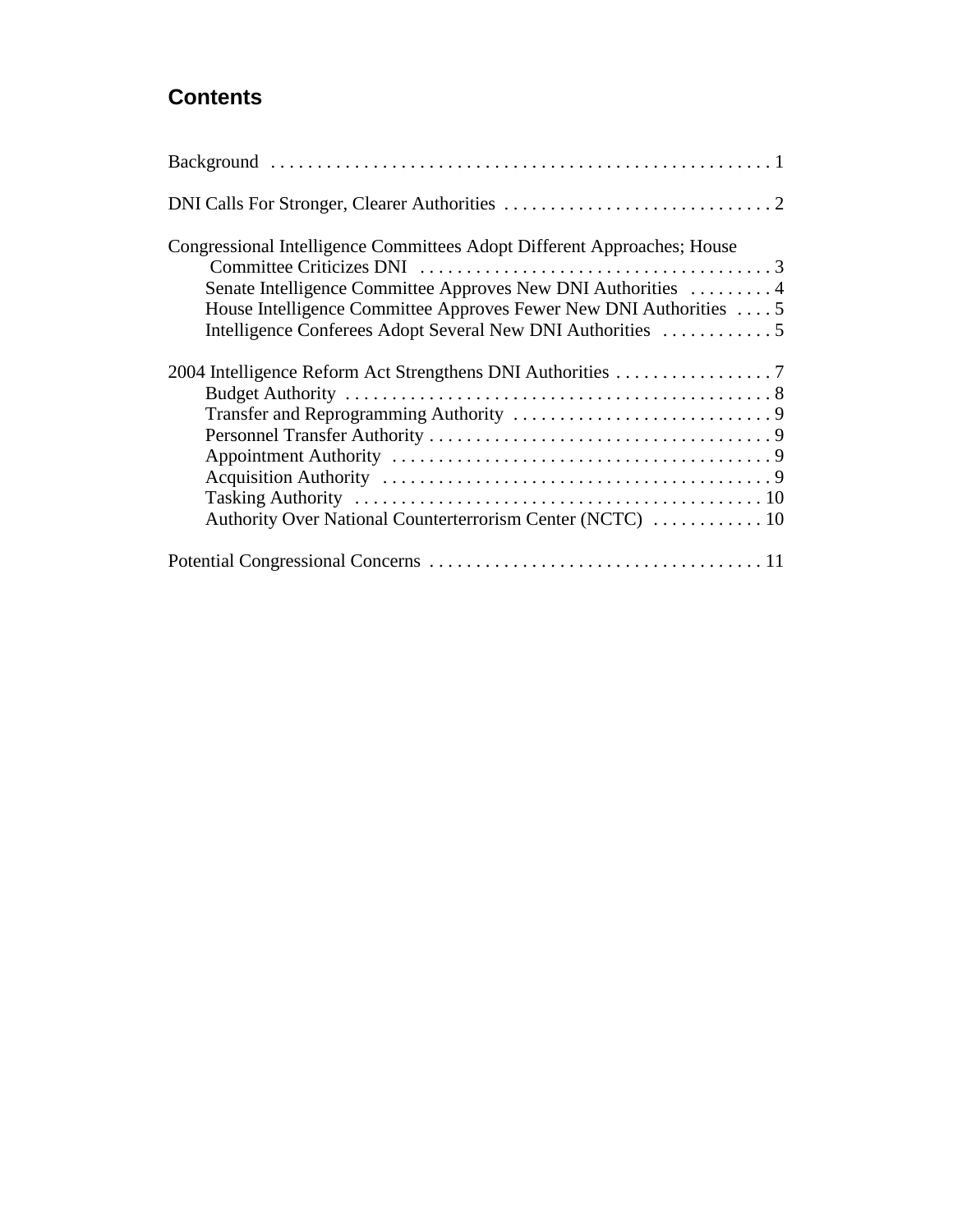## Director of National Intelligence Statutory Authorities: Status and Proposals

## **Background**

On April 21, 2005, Ambassador John Negroponte was confirmed as the first Director of National Intelligence (DNI), a position established by the Intelligence Reform and Terrorism Prevention Act of 2004 (P.L. 108-458; hereafter, the Intelligence Reform Act). There was considerable media speculation at the time as to whether the new DNI would have the authority necessary to effectively manage the Intelligence Community, long viewed by observers as more of a loose confederation of 16 separate intelligence entities than an integrated community. On January 22, 2007, Ambassador Negroponte was nominated as Deputy Secretary of State, and retired Admiral J. Michael McConnell was confirmed as his successor on February 7, 2007.

Historically, the Director of Central Intelligence (DCI) had three primary responsibilities that were codified in the National Security Act, as amended. First, the DCI was responsible for providing national intelligence (as opposed to tactical intelligence for military commanders) to the President and other senior officials, and "where appropriate," to Congress. Second, the DCI served as head of the Intelligence Community with authorities to establish priorities for collection and analysis, to develop and present to the President the annual budget for national intelligence programs, and, within tightly prescribed limits, to transfer funds and personnel from one part of the National Foreign Intelligence Program (NFIP), renamed the National Intelligence Program (NIP) under the Intelligence Reform Act, to another. And, third, the DCI served as head of the Central Intelligence Agency (CIA), directing the collection of information by human sources, supervising the wide-ranging analytical efforts of the CIA, and, when directed by the President, undertaking covert actions.

Many outside observers, Members of Congress, and various commissions over the years argued that the DCI position was unworkable. They contended that DCIs, frustrated by the challenges involved in managing the entire Intelligence Community, focused narrowly on the CIA, and that the result was an ill-coordinated intelligence effort that has poorly served the Nation. Some also asserted that DCIs lacked adequate legal authorities to establish priorities and to ensure compliance by intelligence agencies beyond the CIA. In particular, it was suggested that major intelligence agencies in the Department of Defense (DOD) — the National Security Agency (NSA), the National Reconnaissance Office (NRO), and the National-Geospatial Agency (NGA) — have been more responsive to the needs of the military services than to the requirements of national policymakers. And, finally, some observers, while conceding that DCI authorities under the National Security Act were limited, nevertheless contended that DCIs failed to fully assert their authorities,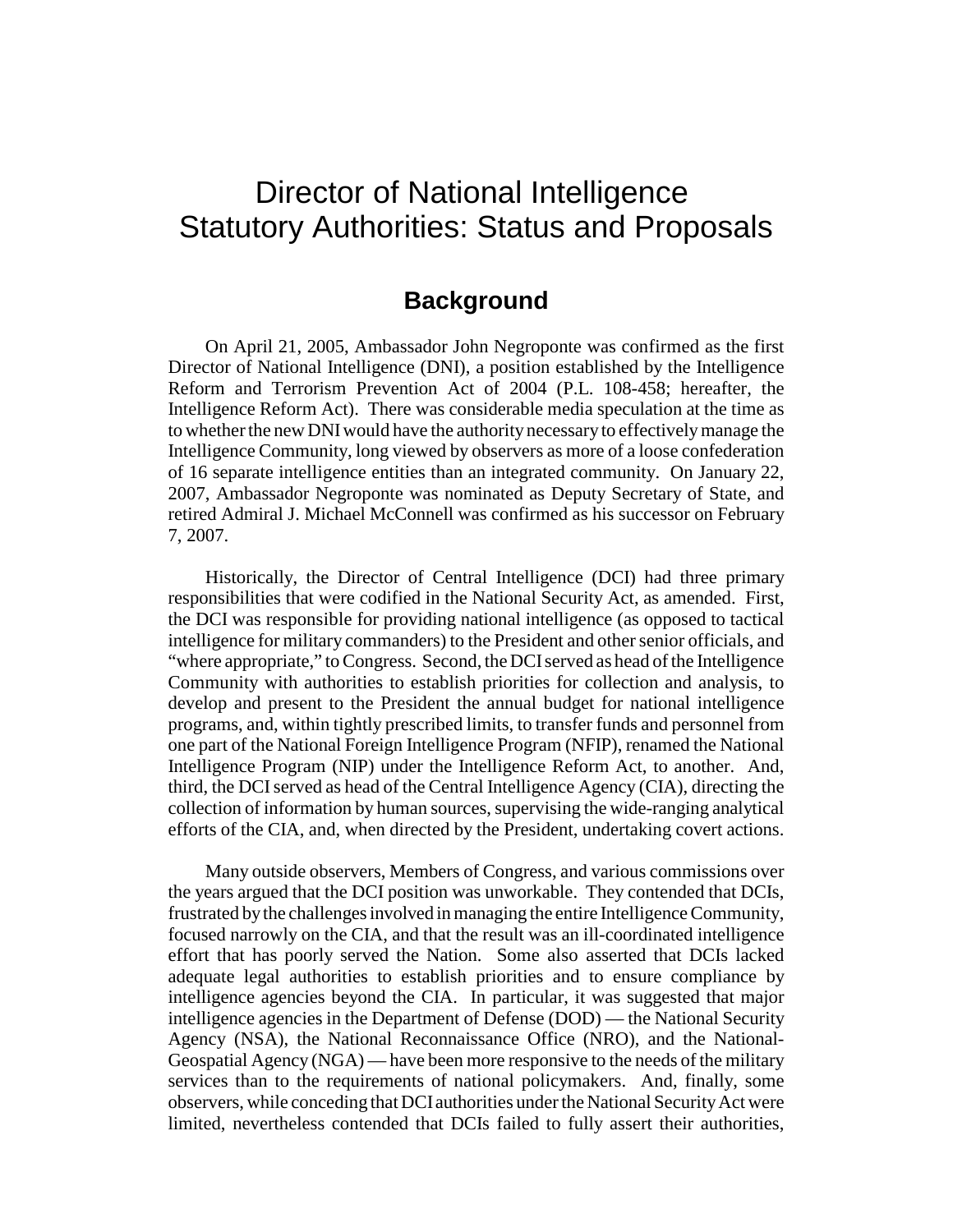particularly when their priorities conflicted with those of the Secretary of Defense, viewed by many as the dominant voice in the Intelligence Community because of the Secretary's control over an estimated eighty-five percent of the intelligence budget.

In July 2004 the 9/11 Commission (the National Commission on Terrorist Attacks Upon the United States) recommended that the DCI position be replaced by a National Intelligence Director to manage the national intelligence program and oversee the agencies that contribute to it. In response, a number of bills were introduced and, after extended deliberations, Congress approved and the President signed on December 17, 2004, the Intelligence Reform Act. It established the new position of DNI along with a separate head of the CIA. Having accepted this principle, however, there were significant differences of opinion about the particular authorities that should be given to the DNI, especially with regard to the preparation and execution of the budgets of the large intelligence agencies in DOD. These differences were addressed by a provision in the act (section 1018) requiring that the President issue guidelines to ensure that the DNI's authorities are exercised in a way that "respects and does not abrogate the statutory responsibilities" of other departments. No such guidelines have been issued. Some maintain that this reflects the fact that in asserting his existing authorities, the DNI has not done so in a way that has caused DOD or other agencies housing intelligence components to call for the issuance of the guidelines.

The Intelligence Reform Act assigns to the DNI two of the three principal responsibilities formerly performed by the DCI. The DNI will provide intelligence to the President, other senior officials, and Congress, and the DNI will head the Intelligence Community. But, unlike DCIs, the DNI will not oversee the CIA. Rather, the act establishes the new position of Director of the Central Intelligence Agency (DCIA), who will report to the DNI. The act also restates the major responsibilities of the DCIA, which include (1) collecting intelligence through human sources and by other appropriate means (but with no police, subpoena, or law enforcement powers or internal security functions); (2) correlating and evaluating intelligence related to the national security and providing appropriate dissemination of such intelligence; (3) providing overall direction for and coordination of collection by human sources outside the U.S., in coordination with other government departments; (4) performing other functions and duties related to intelligence affecting the national security as the President or DNI may direct [a formulation that, some observers believe, is intended to encompass the planning and carrying out of covert actions]; and (5), under the DNI's direction, coordinating relationships between U.S. intelligence services and those of other countries.

## **DNI Calls For Stronger, Clearer Authorities**

In April 2007, DNI McConnell reportedly told a conference of federal officials that he lacks sufficient authority to lead the 16-agency Intelligence Community because, except for the CIA, he has no direct line management authority over the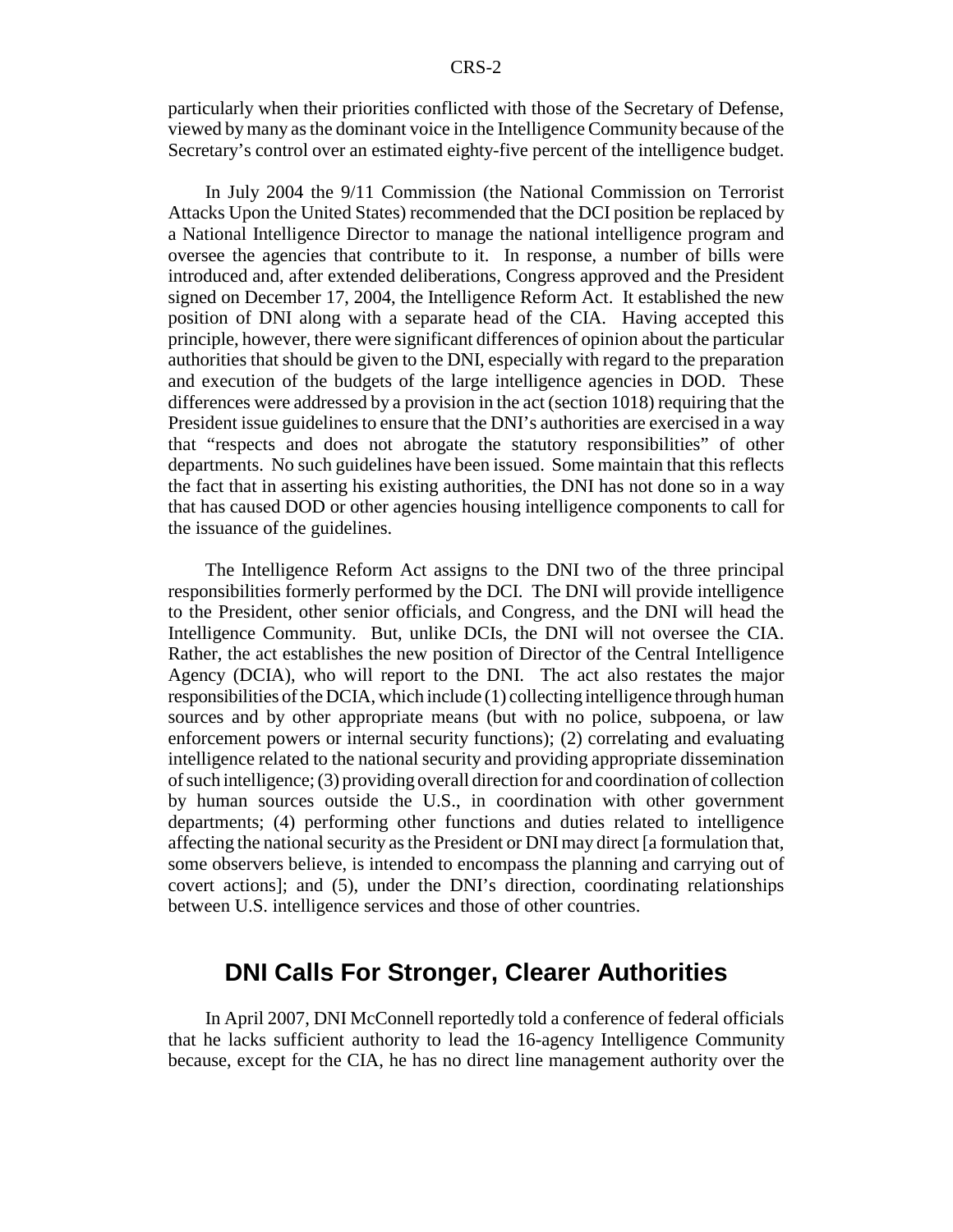remaining 15 agencies, since each is part of another Cabinet-level department.<sup>1</sup> The same month, the Administration proposed to Congress a FY2008 Intelligence Authorization Act containing several new DNI authorities.

Also in April, as part of a new initiative to improve integration and collaboration within the Intelligence Community, DNI McConnell announced a "100 Day Plan" that included a proposal to revise "existing statutes, regulations, and directives," as part of an effort to "delineate clearly the roles and responsibilities of the heads of Intelligence Community components, as well as to clarify DNI authority regarding national intelligence agencies."2

Despite his call for new authorities, DNI McConnell in an October 10, 2007 follow-up report noted that the Intelligence Reform Act had "significantly clarified and strengthened DNI authorities," but acknowledged that Intelligence Community leadership had "not fully defined those authorities in guidance" to the Intelligence Community."3 Such an acknowledgment may suggest a recognition by the DNI that he has not have fully asserted his existing authorities.

## **Congressional Intelligence Committees Adopt Different Approaches; House Committee Criticizes DNI**

The two congressional intelligence committees appear to have taken somewhat differing approaches to the issue of DNI authorities. In its version of the FY2008 Intelligence Authorization Act,<sup>4</sup> the Senate Intelligence Committee approved several proposals intended to strengthen the DNI authorities, while the House Intelligence

<sup>1</sup> Shawn Waterman, "State of Security: DNI: Lacking Authority," *United Press International*, April 10, 2007. The following agencies are members of the U.S. Intelligence Community: Central Intelligence Agency, Defense Intelligence Agency, Department of Energy, Department of Homeland Security, Department of State, Department of Treasury, Drug Enforcement Administration, Federal Bureau of Investigation, National Geospatial-Intelligence Agency, National Reconnaissance Office, National Security Agency, U.S. Air Force, Army, Coast Guard, Marine Corps, and Navy.

<sup>&</sup>lt;sup>2</sup> See "United States Intelligence Community (IC) 100 Day Plan for Integration and Collaboration," April 11, 2007, p. 11, Office of the Director of National Intelligence, [http://www.dni.gov]. The plan, according to DNI McConnell, is based on the National Intelligence Strategy of the United States of America, which former DNI John Negroponte issued in 2005, and represents the first phase of a DNI-sponsored effort that is intended to demonstrate short-term progress and build momentum for Intelligence Community integration.

<sup>&</sup>lt;sup>3</sup> See "United States Intelligence Community 500 Day Plan for Integration and Collaboration," October 10, 2007, p. 14, Office of the Director of National Intelligence, [http://www.dni.gov]. The "500 Day Plan" represents the second phase of a DNI-sponsored effort to sustain and accelerate Intelligence Community integration and collaboration.

<sup>&</sup>lt;sup>4</sup> S. 1538, FY2008 Intelligence Authorization Act, passed in the Senate by a voice vote on October 3, 2007.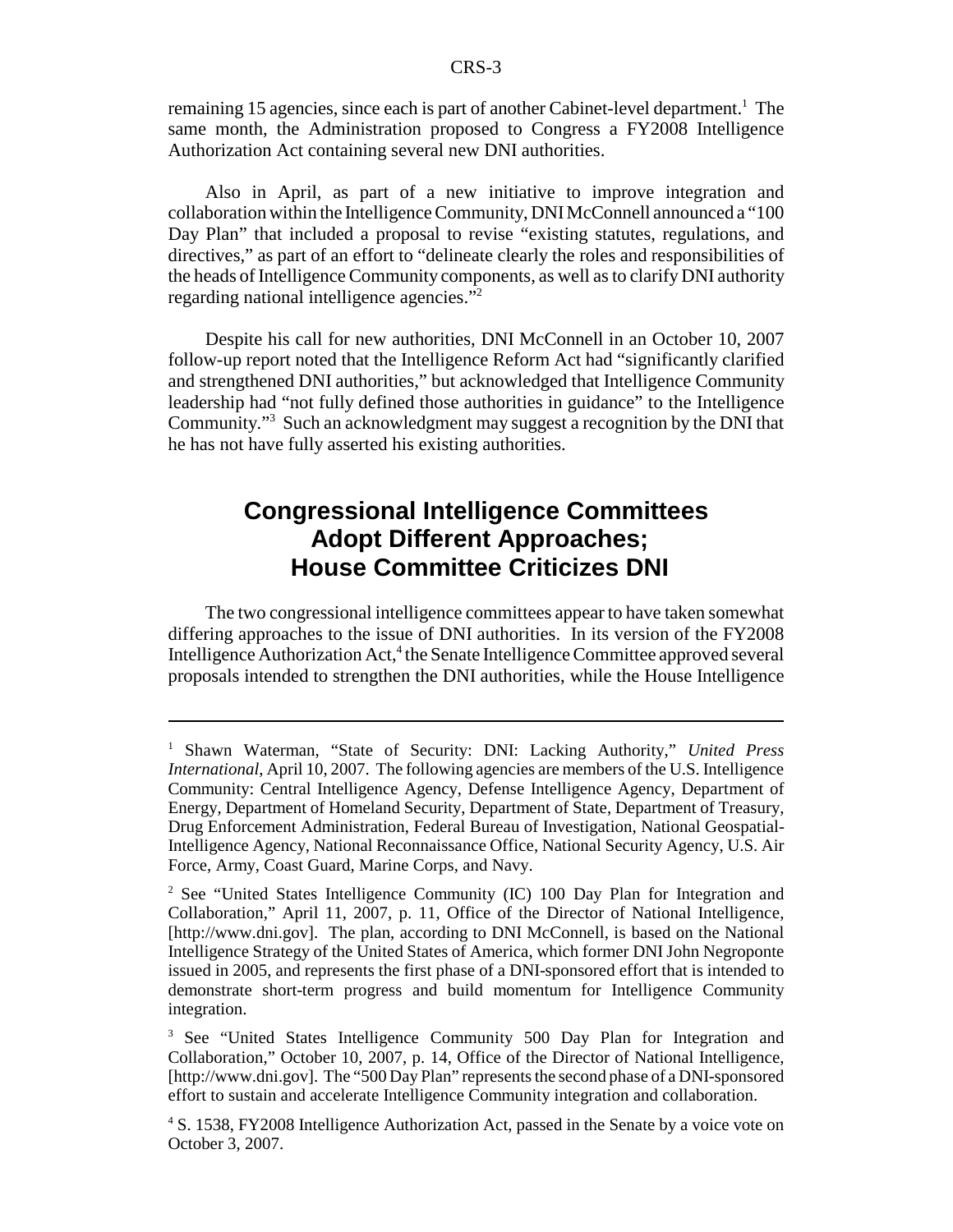Committee in its version adopted a more limited number of new authorities and expressed disappointment that the DNI had not played a more aggressive role in coordinating the Intelligence Community using his existing authorities.

#### **Senate Intelligence Committee Approves New DNI Authorities**

The Senate bill<sup>5</sup> would have given the DNI several new authorities, including the authority to:

- conduct accountability reviews of significant failures or deficiencies within the Intelligence Community;<sup>6</sup>
- use National Intelligence Program funds to address deficiencies or needs that arise in intelligence information access or sharing capabilities;<sup>7</sup>
- ! delegate to certain senior officials the authority to protect intelligence sources and methods from unauthorized disclosure;<sup>8</sup>
- $\bullet$  approve interagency financing of national intelligence centers;<sup>9</sup>
- convert competitive service positions and incumbents within the Intelligence Community to excepted positions; $10$
- provide enhanced pay authority for critical position in portions of the Intelligence Community where that authority does not exist; $11$
- authorize Intelligence Community elements, under certain circumstances, to adopt compensation, performance management, and scholarship authorities that have been authorized for any other Intelligence Community element; $^{12}$  and, the authority to;
- through the DNI's Director of Science and Technology and under the direction of the DNI, establish engineering standards and

<sup>5</sup> S. 1538, FY2008 Intelligence Authorization Act.

<sup>6</sup> Ibid, Sec. 401.

 $<sup>7</sup>$  Ibid, Sec. 402.</sup>

<sup>8</sup> Ibid, Sec. 403.

<sup>&</sup>lt;sup>9</sup> Ibid, Sec. 404.

 $10$  Ibid, Sec. 405.

 $11$  Ibid.

 $12$  Ibid.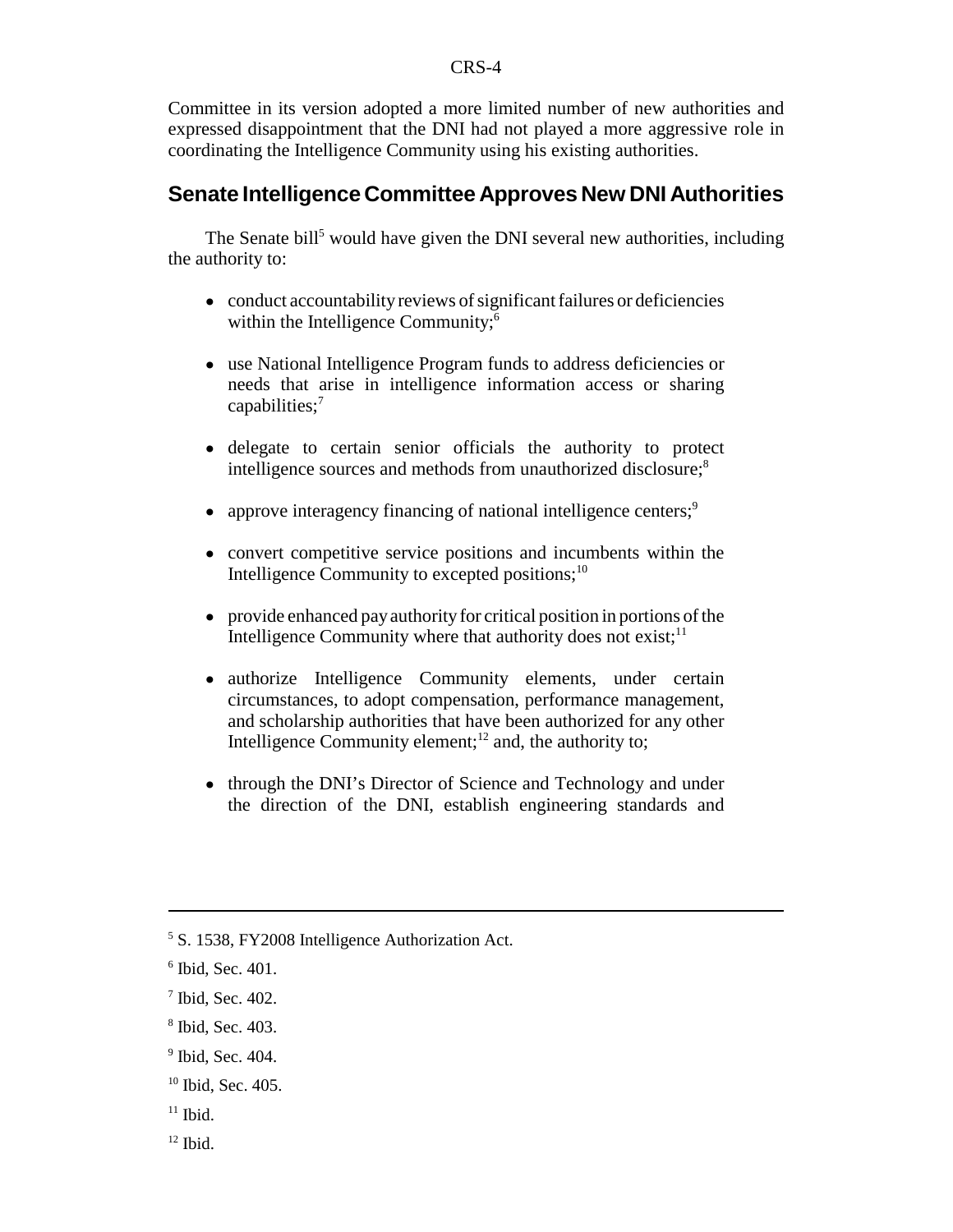specifications applicable to each acquisition of a major system by the Intelligence Community.13

#### **House Intelligence Committee Approves Fewer New DNI Authorities**

The House bill<sup>14</sup> would have provided the DNI with a more limited number of new authorities, including the authority to:

- to have federal employees detailed to the Community Management Staff on a non-reimbursable basis, if they serve in such positions for less than a year.<sup>15</sup>
- provide incentive awards to federal employees and military personnel assigned to the DNI's office;<sup>16</sup>

In its report, which accompanied the Intelligence Authorization Bill, the House Intelligence Committee noted its disappointment that DNI "has not assumed a more directive role in coordinating the Intelligence Community."17 The Committee also expressed its concern that the DNI "has not taken a consistent approach on whether the ODNI [Office of the Director of National Intelligence] will serve as coordinator, or executor, of Intelligence Community functions"18 and that the DNI "remains unable to set goals and requirements for important skills, including foreign language capability."<sup>19</sup>

Both the Senate and House bills would give the DNI the authority to delegate authority to approve certain travel on common carriers to the head of individual Intelligence Community elements; $^{20}$ 

#### **Intelligence Conferees Adopt Several New DNI Authorities**

Choosing among the DNI authority enhancement provisions contained in the Senate and House versions of FY2008 Intelligence Authorization Bill, conferees agreed to include several enhancements in the final version of the FY2008 Intelligence Act Conference Report, which the President subsequently vetoed, citing

<sup>&</sup>lt;sup>13</sup> Ibid, Sec. 407.

<sup>&</sup>lt;sup>14</sup> H.R. 2082.

<sup>&</sup>lt;sup>15</sup> Ibid, Sec. 104.

<sup>&</sup>lt;sup>16</sup> Ibid, Sec. 405.

<sup>&</sup>lt;sup>17</sup> See H.Rept. 110-131, accompanying H.R. 2082, the FY2008 Intelligence Authorization Act, p. 20.

<sup>&</sup>lt;sup>18</sup> See H.Rept. 110-131, accompanying H.R. 2082, FY2008 Intelligence Authorization Act, pp. 20-21.

 $19$  Ibid, p. 21.

 $20$  S. 1538, Sec. 304 and H.R. 2082, Sec. 306.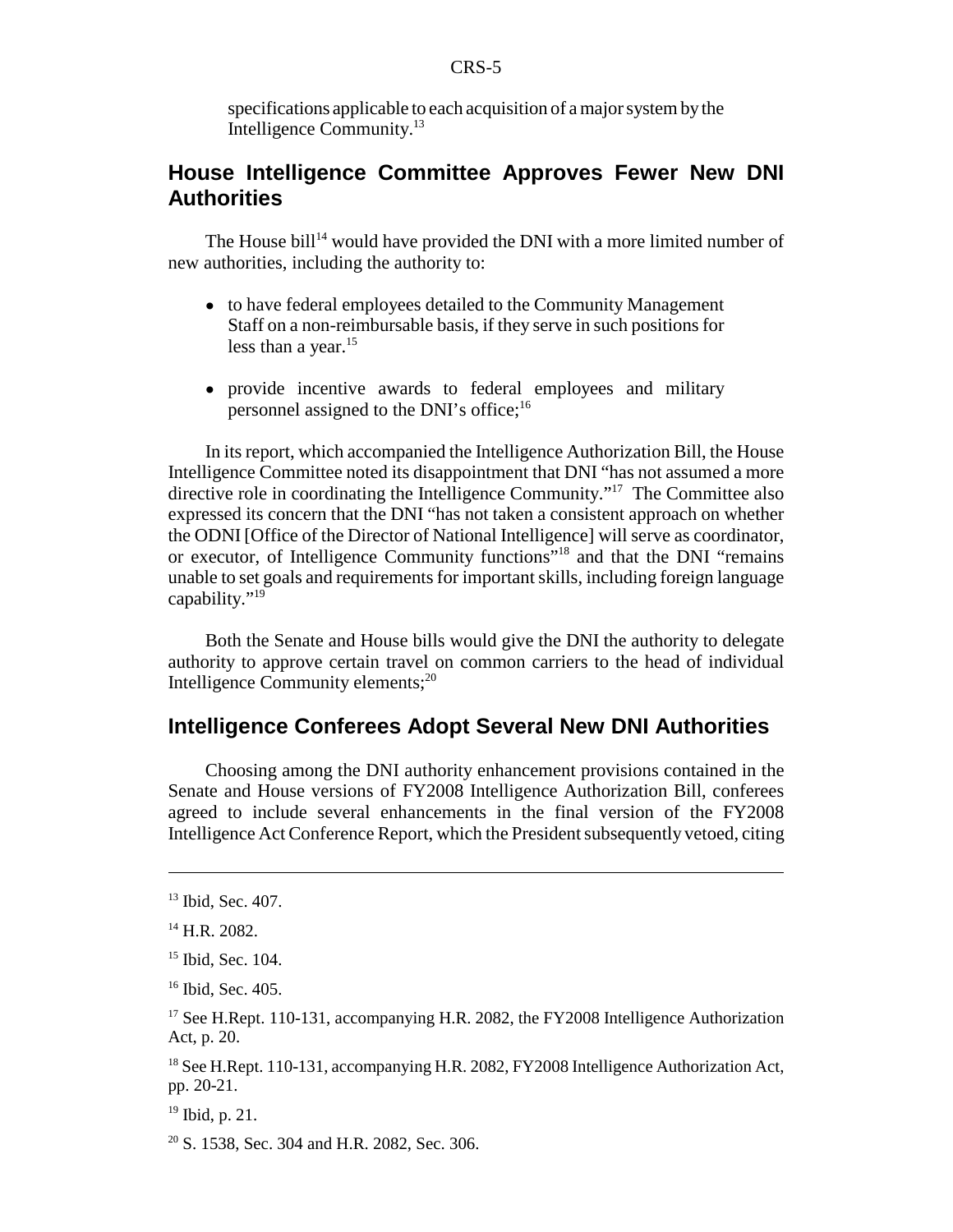concerns that the legislation would impose certain limitations on the CIA's terrorist interrogation program and other provisions.<sup>21</sup> The President did not, however, express objections to provisions in the bill that would have enhanced the authorities of the DNI, and the congressional intelligence committees are likely to revisit the issue of strengthening DNI authorities during consideration of the FY2009 intelligence budget.

The conferees provided the DNI with several new authorities, including the authority to:

- have detailed to the DNI's office U.S. Government personnel on a reimbursable or non-reimbursable basis for periods up to two years.22 The Senate bill would have allowed such assignments for up to the three years; the House bill would have permitted nonreimbursable details of less than one year.
- provide enhanced pay authority for critical positions in portions of the Intelligence Community (IC) where that authority does not exist. $23$
- delegate authority to approve certain travel on common carriers to the head of individual Intelligence Community elements; $^{24}$
- ! conduct accountability reviews of significant failures or deficiencies within the Intelligence Community.<sup>25</sup> According to conferees, this accountability process is intended to be separate and distinct from any accountability reviews conducted by IC elements or their inspectors general. Conferees also noted that the Senate bill included language stipulating that the DNI may conduct an accountability review if requested by one of the congressional intelligence committees, but that it is not statutorily required to do so.
- delegate to the IC's Chief Information Officer the authority to protect intelligence sources and methods from unauthorized disclosure.<sup>26</sup> The Senate bill would have permitted DNI to extend such authority to any Deputy DNI or to the head of any IC element.

- $24$  Ibid, Sec. 305.
- $25$  Ibid, Sec. 408.
- $26$  Ibid, Sec. 409.

 $21$  See President's Message to the House of Representatives, March 8, 2008. An attempt in the House of Representatives on March 11, 2008, to override the President's veto, failed by a vote of 225-118 (2/3 required to override).

 $22$  H.Rept. 110-478, Sec. 302. H.Rept. 110-478, the FY2008 Intelligence Authorization Act, accompanied H.R. 2082.

 $23$  Ibid, Sec. 304.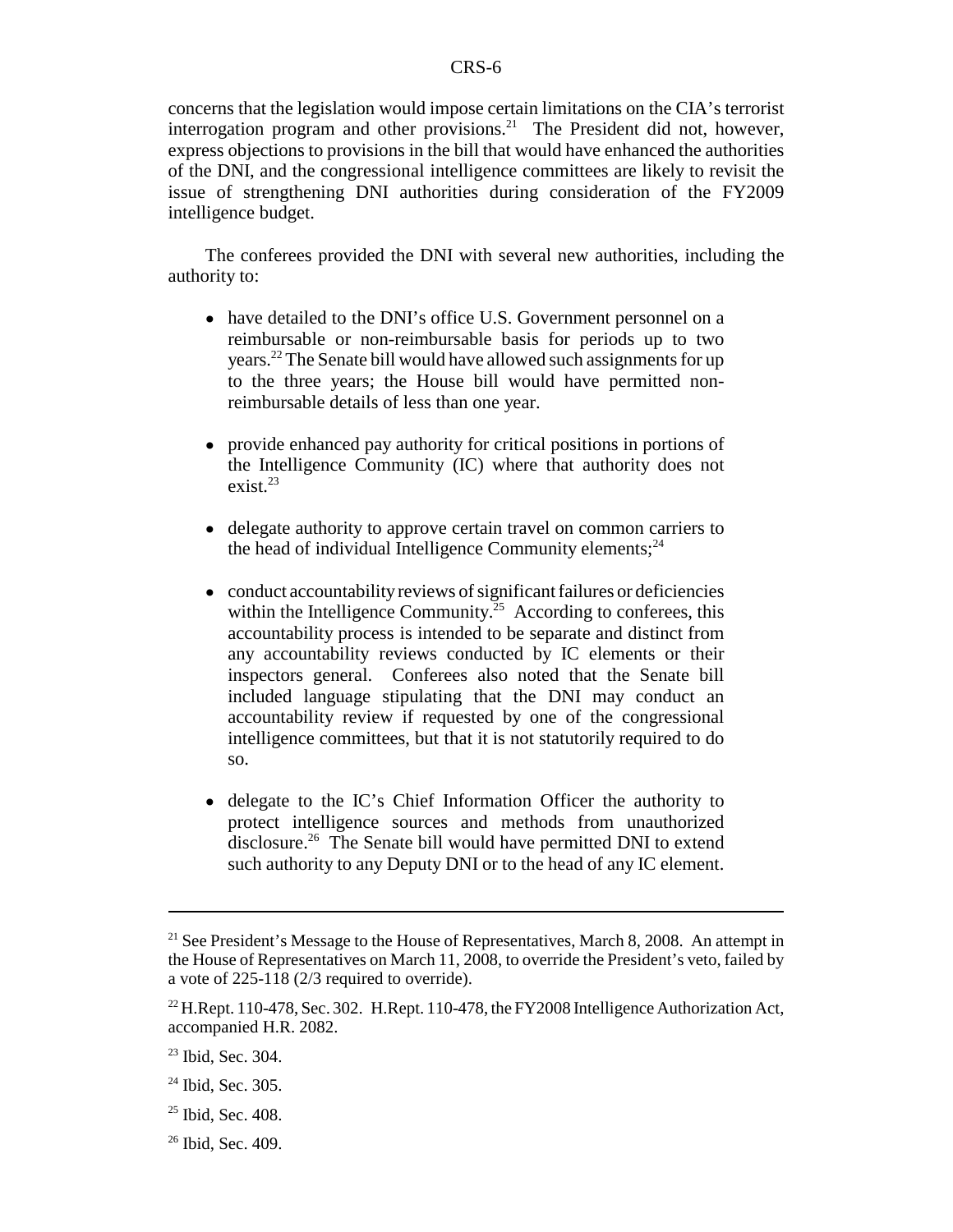Conferees noted that at the request of the Senate Armed Services Committee, the DNI's authority to delegate such authority was limited to personnel within the DNI's office. Conferrees further limited the DNI's delegation authority to apply only to the DNI's Chief Information Officer, whose responsibilities as a presidentiallyappointed, Senate-confirmed official involve information matters throughout the IC.

- use National Intelligence Program funds to quickly address deficiencies or needs that arise in intelligence information access or sharing capabilities.<sup>27</sup> Conferees also required that over a four-year period the DNI report annually on the implementation of this authority.
- approve interagency financing of national intelligence centers. This new authority, according to conferees, would provide the DNI the capability to rapidly focus the IC on a emerging threat without being constrained by the budget cycle or general limitations in the appropriations law.28 Conferees required that over a four-year period the DNI report annually on the exercise of this authority.

Conferrees rejected several other authorities contained in the Senate bill, including authorities to: convert competitive service positions and incumbents within the IC to "excepted" positions; authorize IC elements to adopt compensation, performance management, and scholarship authorities that have been authorized for any other IC element; and to establish, through the DNI's Director of Science and Technology, certain engineering standards and specifications applicable to each acquisition of a major system. Conferees also rejected a House provision that would have authorized the DNI to provide incentive awards to federal employees and military personnel assigned to the DNI's office.

## **2004 Intelligence Reform Act Strengthens DNI Authorities**

To strengthen the DNI's authority, Congress in 2004 approved the Intelligence Reform Act, providing the DNI additional powers in certain areas, including in those of personnel, tasking, and acquisition. Arguably, most important, the act enhanced the DNI's control over the budgets of the Intelligence Community's 16 agencies. According to one observer, the DCI had "been pressing his nose against the glass looking in," having never possessed the DNI's budget clout.<sup>29</sup> Other observers acknowledge that the act provided the DNI more authority, but question whether this enhanced authority will be sufficient and whether the DNI will aggressively assert it in any case.

 $27$  Ibid, Sec. 410

 $28$  Ibid, Sec. 411.

<sup>&</sup>lt;sup>29</sup> Interview with a senior Intelligence Community official.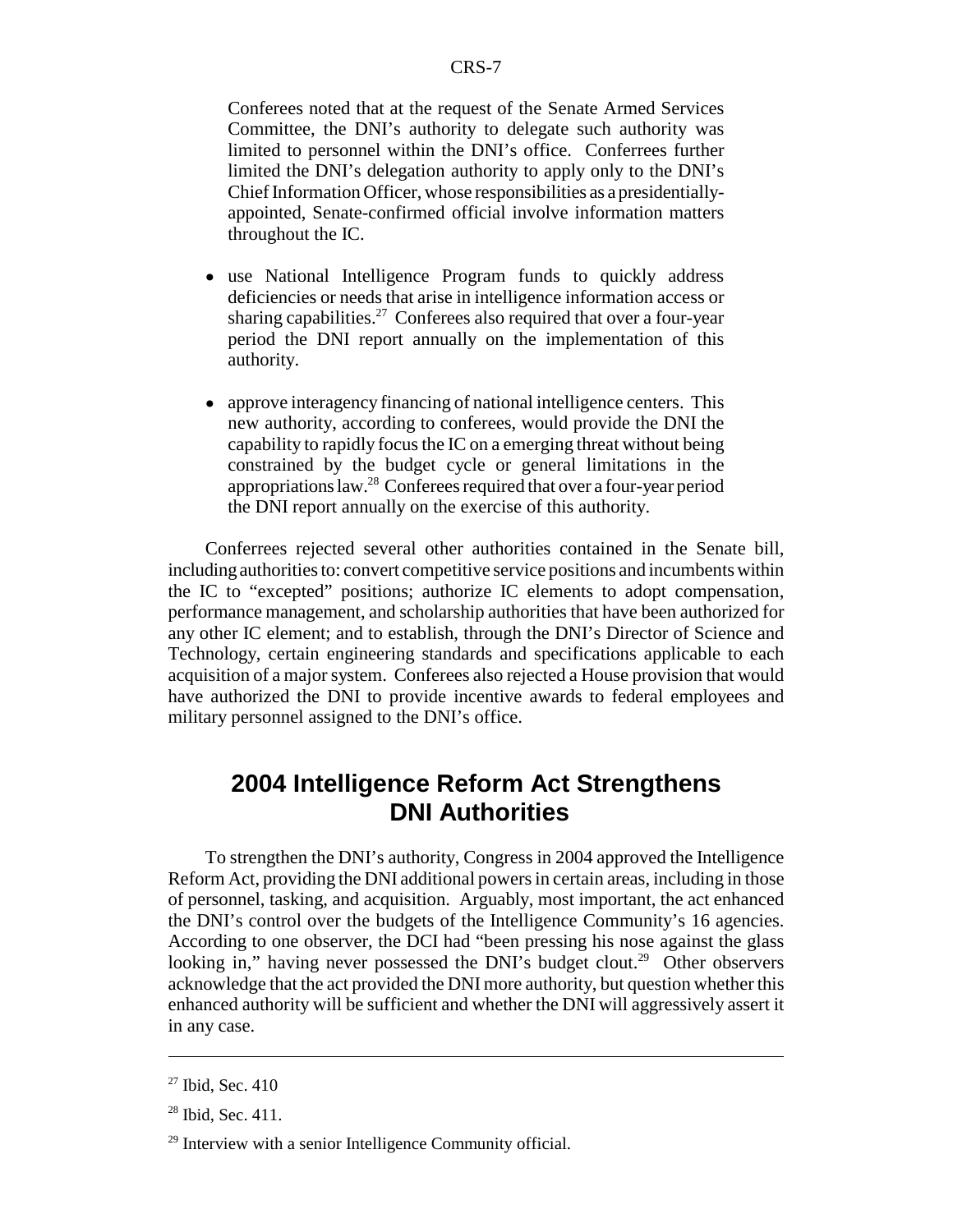#### **Budget Authority**

The Intelligence Reform Act accords the DNI several new and enhanced budget authorities that were unavailable to DCIs. First, it provides that at the DNI's exclusive direction, the Director of the Office of Management and Budget (OMB) shall "apportion," or direct, the flow of congressionally appropriated funds from the Treasury Department to each of the cabinet level agencies containing Intelligence Community elements.30 This change is designed to strengthen the DNI's control over Intelligence Community spending. If, for example, an agency fails to comply with certain of the DNI's spending priorities, the DNI can withhold that agency's funding. DCIs had no such authority.

Second, the DNI is authorized to "allot" or "allocate" appropriations directly at the sub-cabinet agency and department level, providing the DNI additional control over spending.<sup>31</sup> If a departmental comptroller refuses to act in accordance with a DNI spending directive, the law requires that the DNI notify Congress of such refusal.32 DCIs had no such authority or reporting obligation.

Third, the DNI is authorized to "develop and determine" the National Intelligence Program (NIP) budget.<sup>33</sup> By contrast, DCIs were authorized to "*facilitate* [emphasis added] the development" of the Intelligence Community's annual budget.

Fourth, the DNI is authorized to "ensure the effective execution of the budget," and to monitor its implementation and execution.<sup>34</sup> Except in the case of the CIA, DCIs had no such authority.

Fifth, the DNI is authorized to provide budget guidance to those elements of the Intelligence Community not falling within the  $NIP$ <sup>35</sup> Again, DCIs had no such authority.

Notwithstanding these stronger budget authorities, the DNI's power to influence and shape DOD intelligence spending is generally seen as essentially the same as that enjoyed by DCIs. The Intelligence Reform Act authorizes the DNI to "participate in the development by the Secretary of Defense of the Joint Military Intelligence Program and the Tactical Intelligence and Related Activities Program."36 The role of DCIs in such activity was also "participatory" in nature.

- $32$  Ibid., Sec.  $102A(c)(7)(B)$ .
- $33$  Ibid., Sec.  $102A(c)(1)(B)$ .
- 34 Ibid., Sec. 102A(c)(4).
- $35$  Ibid., Sec.  $102A(c)(3)(B)$ .

 $30$  P.L. 108-458, Sec. 102A(c)(5)(B).

 $31$  Ibid., Sec.  $102A(c)(5)(A)$ .

 $36$  Ibid., Sec. 102A(c)(3)(A). The Joint Military Intelligence Program, or JMIP, and the Tactical Intelligence and Related Activities Program, or TIARA, subsequently were consolidated into the National Intelligence Program in September 2005.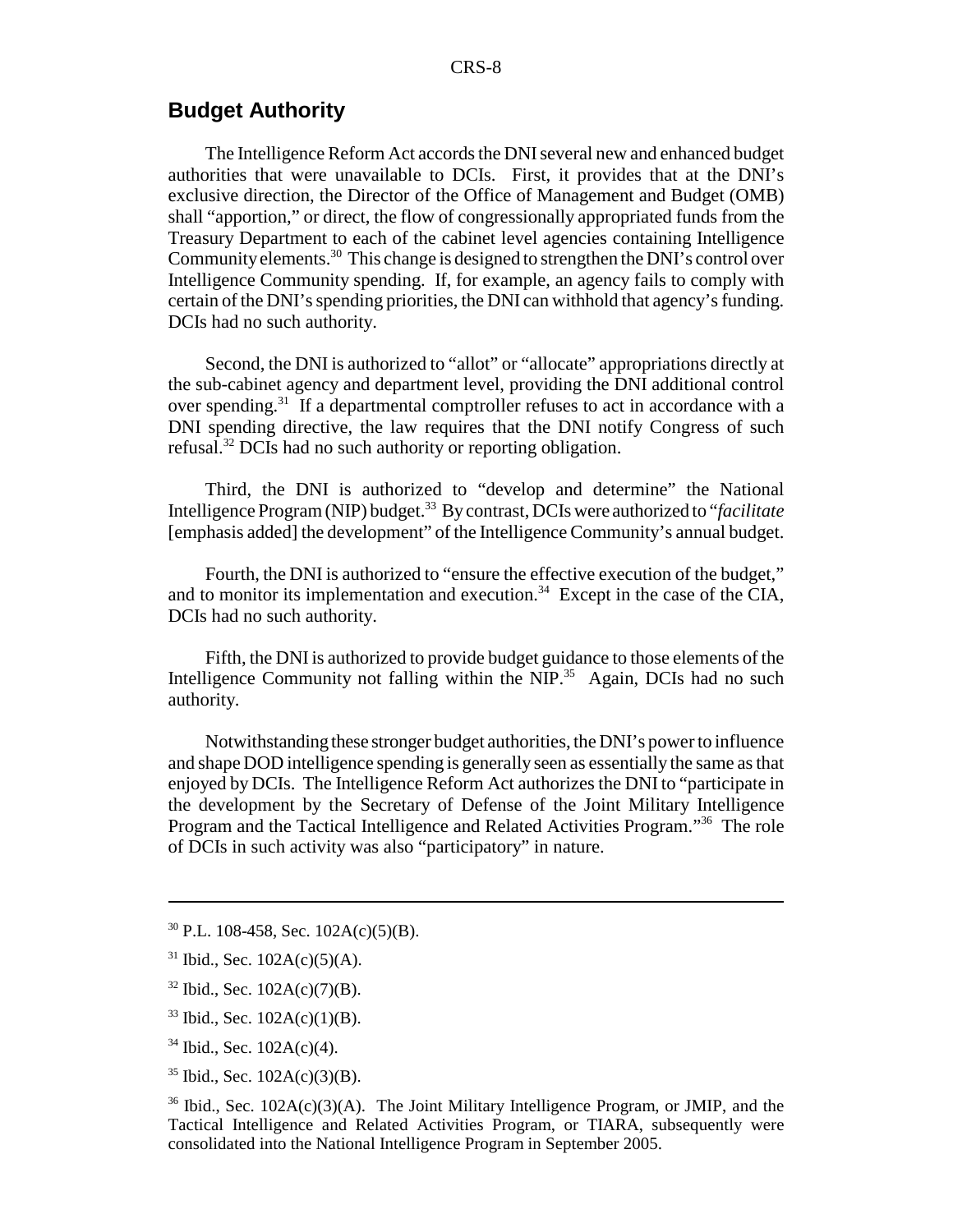#### **Transfer and Reprogramming Authority**

The DNI, with OMB approval, is authorized to transfer or reprogram NIP funds after affected department heads, or in the case of the CIA, its director, have been "consulted."37 DCIs, by contrast, were permitted to transfer such funds, but only if the affected parties did not object.

#### **Personnel Transfer Authority**

The DNI, with the OMB approval, is authorized to transfer personnel within the Intelligence Community for periods not to exceed two years. Before doing so, however, the DNI is required to jointly develop with department and agency heads procedures to govern such transfers. DCIs, by contrast, could transfer such personnel only if the affected parties did not object and only for periods up to one year.<sup>38</sup>

## **Appointment Authority**

The Intelligence Reform Act gives the DNI expanded appointment authority and increases the number of positions over which the DNI can exercise such authority.<sup>39</sup> Specifically, the DNI's "concurrence" is required before a department or an agency head having jurisdiction over a certain appointment can appoint an individual to fill such a vacancy, or recommend to the President an individual to be nominated to fill the such a vacancy, as the case may be. Absent DNI concurrence, the DNI, or the department head, may advise the President directly of such nonconcurrence. DCI appointment authorities were more limited, both in terms of the degree of concurrence authority and with regard to the number of positions over which the DCI exercised such authority.

#### **Acquisition Authority**

The DNI is authorized to serve as the exclusive milestone decision authority on major acquisitions, except with respect to DOD programs, in which case the DNI

<sup>37</sup> Ibid., Sec. 102A(d).

<sup>38</sup> Ibid., Sec. 102A(e).

 $39$  Ibid., Sec. 1014. These positions include the Director of the National Security Agency; the Director of the National Reconnaissance Office; the Director of the National Geospatial-Intelligence Agency; the Assistant Secretary of State for Intelligence and Research; the Director of the Office of Intelligence of the Department of Energy (DOE), the Director of the Office of Counterintelligence, DOE; the Assistant Secretary for Intelligence Analysis, Department of the Treasury; the Executive Assistant Director (EAD) for Intelligence, the Federal Bureau of Investigation (FBI) or any successor to that position; and, the Assistant Secretary of Homeland Security for Information Analysis. In 2006, DOE consolidated the Office of Intelligence and Office of Counterintelligence into the new Office of Intelligence and Counterintelligence under the control of DOE's Senior Intelligence Officer. In 2005, the FBI consolidated the EAD for Counterterrorism and Counterintelligence and the EAD for Intelligence into a single EAD for National Security.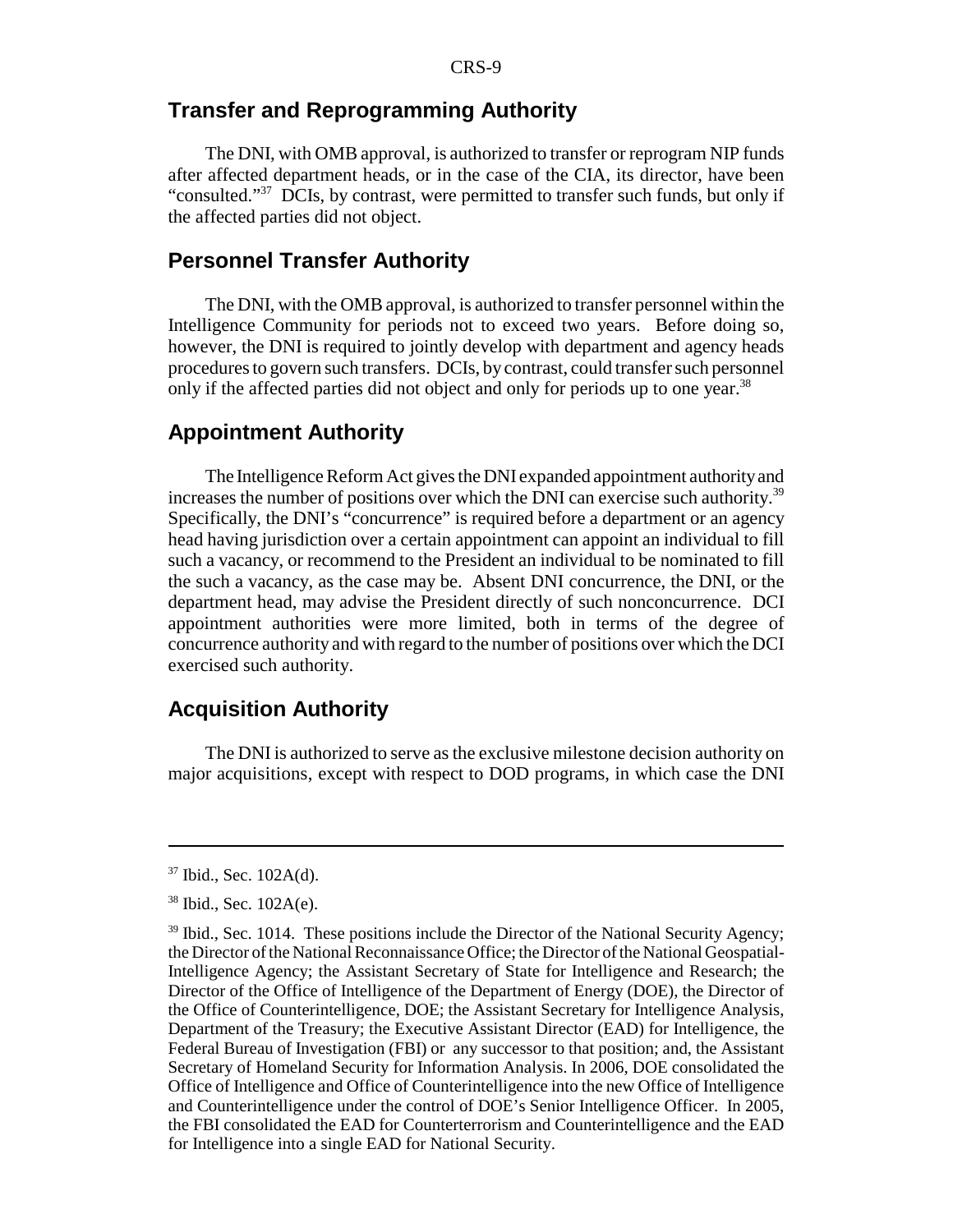shares joint authority with the Secretary of Defense.<sup>40</sup> DCIs had no such statutorilybased authority.

## **Tasking Authority**

The DNI is authorized to "... manage and direct the tasking of, collection, analysis, production, and dissemination of national intelligence...by approving requirements and resolving conflicts."41 Although DCIs were authorized to exercise certain collection authorities, statutory authorities did not explicitly address analysis, production, and dissemination authorities.

## **Authority Over National Counterterrorism Center (NCTC)**

The Intelligence Reform Act establishes a hybrid structure, one in which the NCTC director reports to the DNI with regard to counterterrorism intelligence analysis and operations, and to the President with regard to the development and coordination of national interagency counterterrorism policy.<sup>42</sup> The act specifically stipulates that the NCTC director reports to the President, rather than to the DNI, with respect to "... planning and progress of joint counterterrorism operations (other than intelligence operations)."43 While DCIs had unqualified control over the DCI's Counterterrorism Center, the authorities of the DCI's Center's authorities did not extend beyond the Intelligence Community, whereas certain of NCTC's authorities, by contrast, extend across the executive branch.<sup>44</sup>

Some observers suggest that the new and enhanced authorities described above could be interpreted differently by different agencies. They note that section 1018 of the act requires that the President issue guidelines to ensure that the DNI's

 $40$  Ibid., Sec. 102(A)(q). U.S. intelligence and Pentagon officials reportedly are finalizing the first formal agreements governing how the two communities work together on major acquisitions. See John T. Bennett, "U.S. DOD, Intel Agencies Forge Joint Acquisition," *Defense News*, January 14, 2008.

<sup>&</sup>lt;sup>41</sup> Ibid., Sec.  $102A(f)(ii)(I)$  and (II).

<sup>&</sup>lt;sup>42</sup> Ibid., Sec. 1021. Section 1021 of P.L. 108-458 codifies the existence of NCTC, which initially was established under Executive Order (EO) 13358. With regard to the establishment of NCTC, there is a potential conflict between the statute and EO 13358. See CRS Report RL32816, *The National Counterterrorism Center: Implementation Challenges and Issues for Congress*, by Todd M. Masse.

<sup>&</sup>lt;sup>43</sup> P.L. 108-458, Sec. 1021, amending Title I of the National Security Act of 1947 by adding Sec. 119(c)(3). The March 2005 Report of the Commission on the Intelligence Capabilities of the United States Regarding Weapons of Mass Destruction expressed concerns about NCTC's "hybrid character" (p. 328).

<sup>44</sup> See the *Congressional Record*, December 8, 2004, with regard to Senate consideration of the conference report to accompany S. 2845, the Intelligence Reform and Terrorism Prevention Act of 2004, in which Senator Joseph I. Lieberman is quoted as stating that NCTC's Directorate of Strategic Operational Planning would conduct strategic operational planning for "...the entire Executive branch – ranging from the combatant commands, to the State Department, to the FBI's Counterterrorism Division to the Department of Health and Human Services to the CIA" (p. 11971).